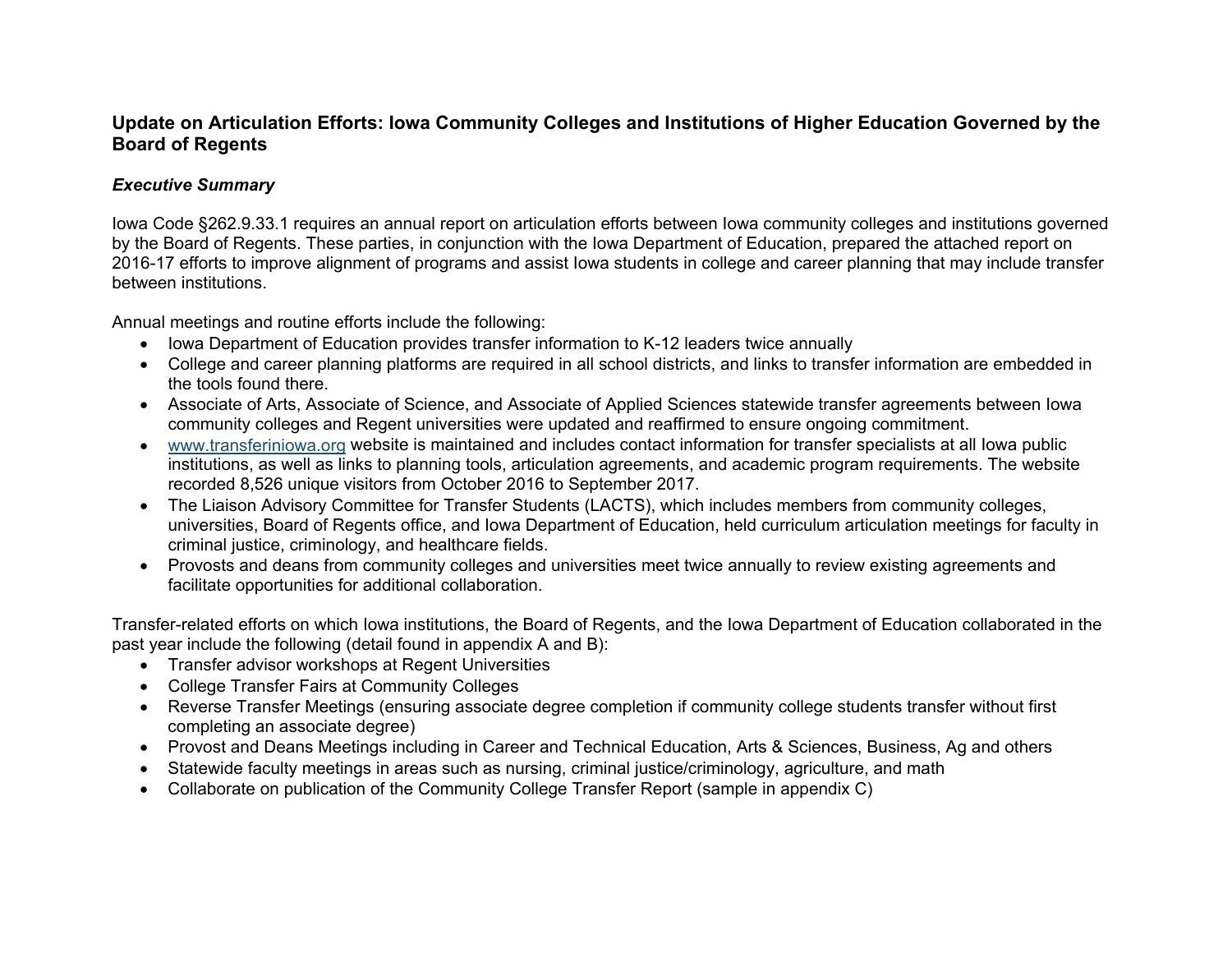#### **Update on Articulation Efforts: Iowa Community Colleges and Institutions of Higher Education Governed by the Board of Regents OCTOBER 2016 – SEPTEMBER 2017**

The following update has been prepared to be submitted to the Iowa General Assembly by January 15, 2018, as specified in Iowa Code §262.9.33.1.

| <b>LEGISLATION</b>                                                                                                                                                                                                                                                                                                                                               | <b>STATUS</b>                                                                                                                                                                                                                                                                                                                                                                                                                                                                                                                                                                                                                                                                                                                                                                                                                                                                                                                                                                                                                                                                                                                                                                                                               |  |  |  |  |  |  |
|------------------------------------------------------------------------------------------------------------------------------------------------------------------------------------------------------------------------------------------------------------------------------------------------------------------------------------------------------------------|-----------------------------------------------------------------------------------------------------------------------------------------------------------------------------------------------------------------------------------------------------------------------------------------------------------------------------------------------------------------------------------------------------------------------------------------------------------------------------------------------------------------------------------------------------------------------------------------------------------------------------------------------------------------------------------------------------------------------------------------------------------------------------------------------------------------------------------------------------------------------------------------------------------------------------------------------------------------------------------------------------------------------------------------------------------------------------------------------------------------------------------------------------------------------------------------------------------------------------|--|--|--|--|--|--|
| §256.9.57. Develop and implement<br>a plan to provide, at least twice<br>annually to all principals and<br>guidance counselors employed by<br>schools districts and accredited<br>nonpublic schools, notice describing<br>how students can find and use the<br>articulation information available on<br>the website maintained by the state<br>board of regents. | The Iowa Department of Education (IDE) communicates with public and nonpublic secondary and<br>postsecondary administrators, advisors, guidance counselors, teachers, and students regarding the<br>www.TransferInlowa.org articulation website. IDE personnel also work with local school districts to provide<br>transfer information to parents as they help their children consider postsecondary options.<br>The Department distributes a monthly electronic newsletter to all superintendents and<br>$\Rightarrow$<br>principals titled School Leader Update (SLU), and is available to all K-12 counselors and<br>teachers on the IDE website. At least twice per year, an article is published in the SLU titled<br>"Transfer in lowa web portal assists students with transfer." (See page 5 of the August 2017<br>at https://www.educateiowa.gov/sites/files/ed/documents/August2017SLU.pdf).<br>publication<br>This article discusses the transfer web portal, dedicated to assisting students with the transfer<br>process, and provides a link to www.transferiniowa.org, described as a "one-stop resource for<br>students planning their futures." The article encourages students to discuss their academic |  |  |  |  |  |  |
|                                                                                                                                                                                                                                                                                                                                                                  | and career plans with both community college and university academic advisors. Advisors'<br>contact information for each postsecondary institution in lowa is available at the<br>TransferInlowa.org site.<br>The plan shall include suggested methods for elementary and secondary schools and community colleges to effectively communicate information                                                                                                                                                                                                                                                                                                                                                                                                                                                                                                                                                                                                                                                                                                                                                                                                                                                                   |  |  |  |  |  |  |
| about the articulation website to the following:                                                                                                                                                                                                                                                                                                                 |                                                                                                                                                                                                                                                                                                                                                                                                                                                                                                                                                                                                                                                                                                                                                                                                                                                                                                                                                                                                                                                                                                                                                                                                                             |  |  |  |  |  |  |
| a. To all elementary and secondary<br>school students interested in or<br>potentially interested in attending a<br>community college or institution of<br>higher education governed by the<br>state board of regents.                                                                                                                                            | In academic year 2016-2017, lowa moved from a centralized, state-designated platform to address career<br>planning in lowa to a decentralized model in which school districts may choose from a list of nine career<br>information and decision-making models (CIS) that meet state standards. The standards were determined<br>based on suggestions and vetting with counselors, instructors, IDE, and other stakeholders. Prior to FY17,<br>the state of lowa sponsored one IHAPI website which addressed this purpose, and IHAPI is still one of the<br>nine options.                                                                                                                                                                                                                                                                                                                                                                                                                                                                                                                                                                                                                                                    |  |  |  |  |  |  |
|                                                                                                                                                                                                                                                                                                                                                                  | While vendors are not required by legislation to provide specific transfer information in the CIS platform,<br>all vendors are required to include planning in the areas of career information, post-secondary information,<br>and in career and post-secondary decision-making. School district personnel are encouraged to request<br>that the www.transferiniowa.org link be embedded within each CIS platform so that students may access<br>this information. In addition, this link will be embedded in all updated IDE guidance materials related to<br>the CIS standards.                                                                                                                                                                                                                                                                                                                                                                                                                                                                                                                                                                                                                                           |  |  |  |  |  |  |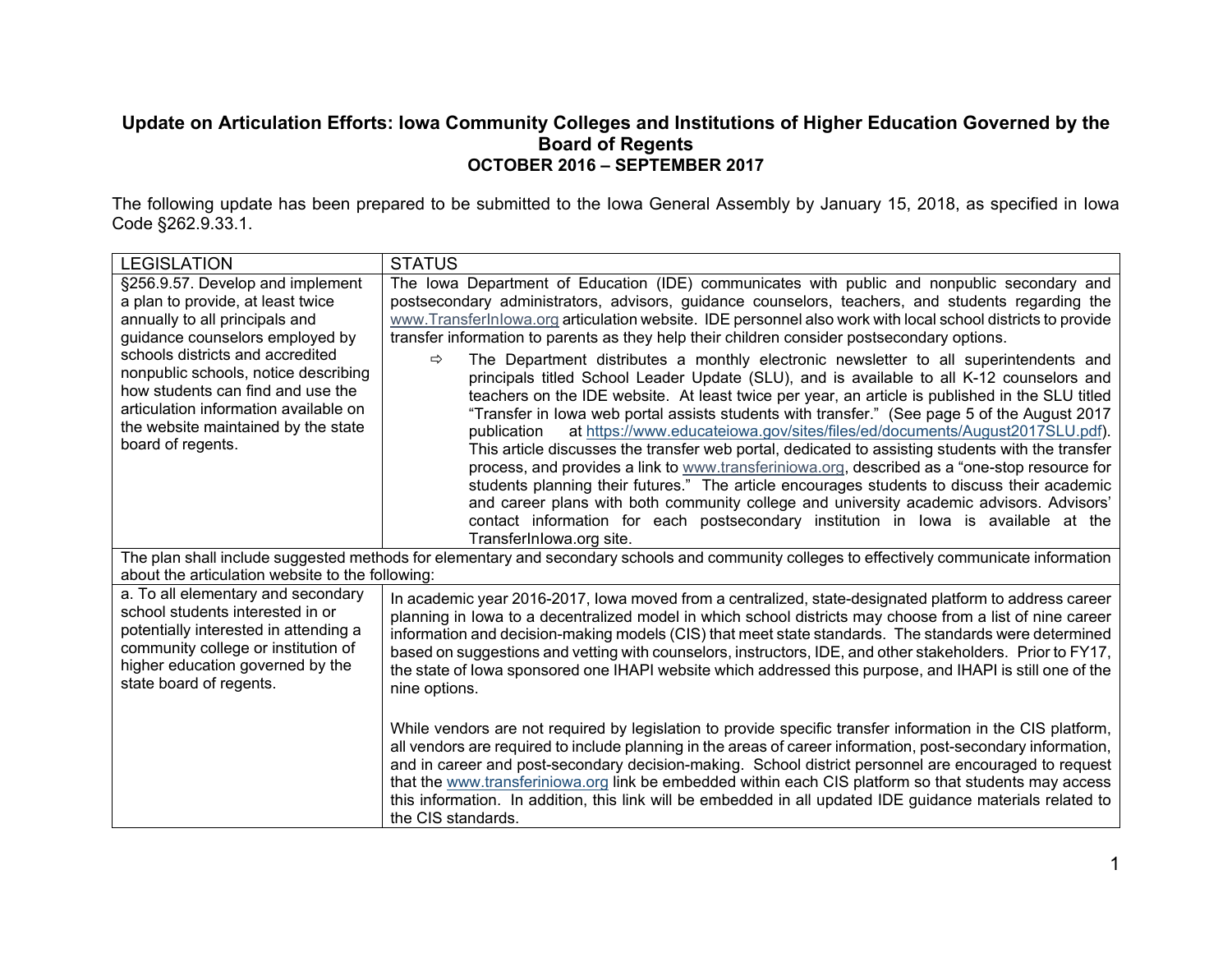| b. To all community college<br>students interested in or potentially                                                                                                                                                                                                                                                                                                                                                                                                            | lowa Code 279.61 requires student career planning in the form of the creation of a four-year plan beginning<br>in eighth grade. This legislation does not require student exposure prior to that grade. However, the<br>Career Planning FAQ and the IDE Career Planning Website updated in September 2017 will include the<br>transfer language and link so that students of all grades will have access.<br>Each CIS model has a location under College Planning section giving students the ability to explore various<br>college types and degree options. In addition, some of the CIS options include links to college planning<br>resources, such as the latest "Your Course to College" publication.<br>Within each CIS, students are also encouraged to visit the lowa Student Aid Commission website which<br>is also linked to the Transfer in lowa website. This website is linked to other publications as well that help<br>students with college and career planning such as the latest "Your Course to College" publication.<br>In addition to providing material resources designed to promote transfer in lowa, the IDE commits<br>personnel to the effort, including the Chief of the Bureau of Community Colleges, who serves as the IDE's<br>representative on LACTS and the Regent's Council on Education Relations.<br>The IDE provides a liaison to the Chief Student Services Administrators to provide information and<br>resources to community college students, parents, counselors, and teachers. These resources contain |
|---------------------------------------------------------------------------------------------------------------------------------------------------------------------------------------------------------------------------------------------------------------------------------------------------------------------------------------------------------------------------------------------------------------------------------------------------------------------------------|--------------------------------------------------------------------------------------------------------------------------------------------------------------------------------------------------------------------------------------------------------------------------------------------------------------------------------------------------------------------------------------------------------------------------------------------------------------------------------------------------------------------------------------------------------------------------------------------------------------------------------------------------------------------------------------------------------------------------------------------------------------------------------------------------------------------------------------------------------------------------------------------------------------------------------------------------------------------------------------------------------------------------------------------------------------------------------------------------------------------------------------------------------------------------------------------------------------------------------------------------------------------------------------------------------------------------------------------------------------------------------------------------------------------------------------------------------------------------------------------------------------------------------------------------------|
| interested in admission to a<br>baccalaureate degree program<br>offered by an institution of higher<br>education governed by the state<br>board of regents.                                                                                                                                                                                                                                                                                                                     | reference to www.transferiniowa.org and are available to all students earning community college credits.                                                                                                                                                                                                                                                                                                                                                                                                                                                                                                                                                                                                                                                                                                                                                                                                                                                                                                                                                                                                                                                                                                                                                                                                                                                                                                                                                                                                                                               |
| §260C.14.22. Enter into a collective<br>statewide articulation agreement<br>with the state board of regents<br>pursuant to §262.9. subsection 33,<br>which shall provide for the seamless<br>transfer of academic credits from a<br>completed associate of arts or<br>associate of science degree<br>program offered by a community<br>college to a baccalaureate degree<br>program offered by an institution of<br>higher education governed by the<br>state board of regents. | The Associate of Arts degree articulation agreement was originally signed on December 2, 1981. The<br>most recent reaffirmation was on April 7, 2017. The next scheduled reaffirmation will occur on April 6,<br>2018. The agreement includes the following elements:<br>Minimum of 60 credit hours of courses designed and acceptable for transfer and may include<br>⇨<br>up to 16 credit hours of career and technical courses.<br>General education contains a minimum of 40 credit hours evenly distributed among arts and<br>$\Rightarrow$<br>sciences disciplines.<br>Remaining 20 semester hours are elective credits.<br>$\Rightarrow$<br>Foreign language proficiency must be met at each Regent university.<br>$\Rightarrow$<br>A minimum 2.0 grade point average is required.<br>⇨<br>Students who meet the above requirements and transfer with an Associate of Arts degree will<br>$\Rightarrow$<br>have met all general education requirements at the Regent universities.<br>Satisfaction of above requirements allows enrollment with junior status at a Regent university.<br>⇨<br>Admittance of students who do not complete an Associate of Arts degree requires course by<br>$\Rightarrow$<br>course evaluation.                                                                                                                                                                                                                                                                                                                  |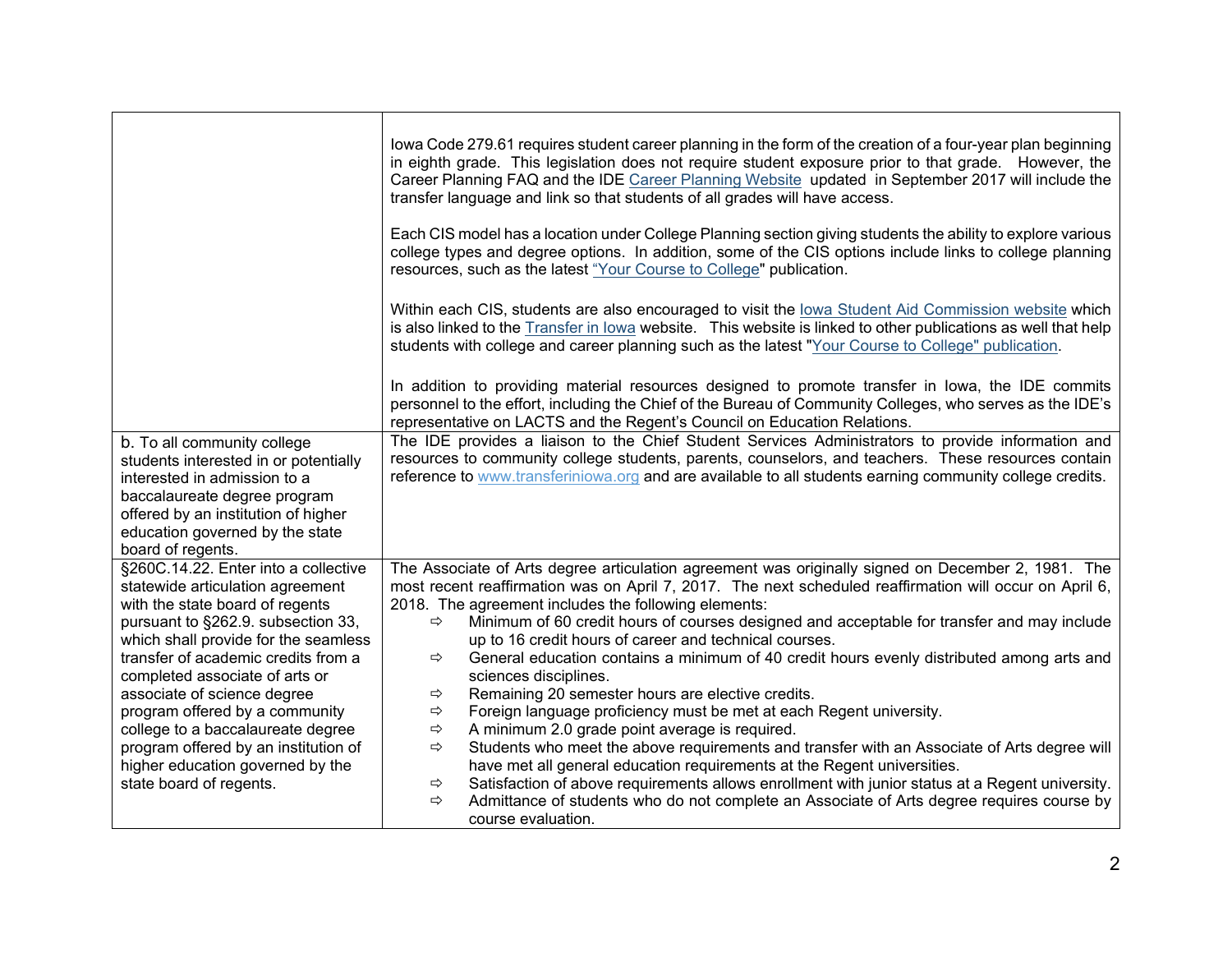|                                                                                                                                                                                          | ⇨<br>The Associate of Arts degree articulation agreement is reviewed and reaffirmed annually.                                                                                                                                                                                                                                                                                                                                                                                                                                                                                           |
|------------------------------------------------------------------------------------------------------------------------------------------------------------------------------------------|-----------------------------------------------------------------------------------------------------------------------------------------------------------------------------------------------------------------------------------------------------------------------------------------------------------------------------------------------------------------------------------------------------------------------------------------------------------------------------------------------------------------------------------------------------------------------------------------|
|                                                                                                                                                                                          | The Associate of Science degree articulation agreement was originally signed on April 18, 2008. The<br>most recent reaffirmation was on April 7, 2017. The next scheduled reaffirmation will occur on April 6,<br>2018. The agreement includes the following elements:                                                                                                                                                                                                                                                                                                                  |
|                                                                                                                                                                                          | The requirements for the Associate of Science degree are the same as for the Associate of<br>⇨<br>Arts degree with the following exceptions:<br>Distribution of hours includes 20 credit hours of mathematics and science.<br>Additional general education courses may be required at the Regent universities.                                                                                                                                                                                                                                                                          |
| The board shall also do the following:                                                                                                                                                   |                                                                                                                                                                                                                                                                                                                                                                                                                                                                                                                                                                                         |
| a. Identify a transfer and articulation<br>contact office or person, publicize<br>transfer and articulation contact<br>office or person, and submit the                                  | Each two-year and four-year public institution has a transfer and articulation contact person to assist<br>$\blacklozenge$<br>in resolving issues related to the acceptance and/or application of transfer credit. Information is on<br>the www.TransferInlowa.org articulation website.                                                                                                                                                                                                                                                                                                |
| contact information to the state<br>board of regents, which shall make<br>public the contact information on its<br>articulation website.                                                 | The list is reviewed annually and updated as needed.<br>$\blacklozenge$                                                                                                                                                                                                                                                                                                                                                                                                                                                                                                                 |
| b. Collaborate with the state board<br>of regents to meet the requirements<br>specified in §262.9, subsection 33,<br>including but not limited to<br>developing a systematic process for | The Liaison Advisory Committee for Transfer Students (LACTS) developed a systematic process for<br>expanding academic discipline meetings and it was approved by the community college chief academic<br>officers and the Regent university provosts. Key elements of this process include the following:<br>Surveys are conducted periodically to discover and identify academic opportunities with<br>⇨<br>promise for articulation.                                                                                                                                                  |
| expanding academic disciplines and<br>meetings between the community<br>college faculty and faculty of the                                                                               | Planning and leveraging other existing meeting opportunities.<br>⇨<br>Collaborative planning by representatives from the community colleges and Regent<br>$\Rightarrow$<br>universities.                                                                                                                                                                                                                                                                                                                                                                                                |
| institutions of higher education<br>governed by the state board of<br>regents,                                                                                                           | Best practices meeting design, with flexibility of meeting format and activities to meet varying<br>⇨<br>needs of disciplines, using best practices and resulting in an action plan.<br>Expectation of meeting outcomes and a summary report that indicates agreed upon action<br>$\Rightarrow$<br>items and communication with attendees and other stakeholders.<br>Evaluation of both the process and the meeting with a focus on continuous improvement.<br>⇨<br>Eventual institutionalizing of the meeting outcomes.<br>⇨                                                           |
| developing criteria to prioritize core<br>curriculum areas,                                                                                                                              | Regent university and community college faculty held academic discipline meeting in the following areas<br>the past several years:<br>2009-2010: Mathematics, Marketing, and Early Childhood Education.<br>۰<br>2010-2011: Criminology/Criminal Justice; Communications/English/Speech; Biology; Marketing;<br>٠<br>Early Childhood Education; Agriculture/Animal Science/Agronomy/Horticulture; and Mathematics.<br>2011-2012: Chemistry, Physics, Psychology, and Marketing.<br>٠<br>2012-2013: Computer Science, Agriculture Business/Animal Science/Agronomy/Horticulture, and<br>٠ |
|                                                                                                                                                                                          | Music Theory. Physics and Chemistry faculty also met again.                                                                                                                                                                                                                                                                                                                                                                                                                                                                                                                             |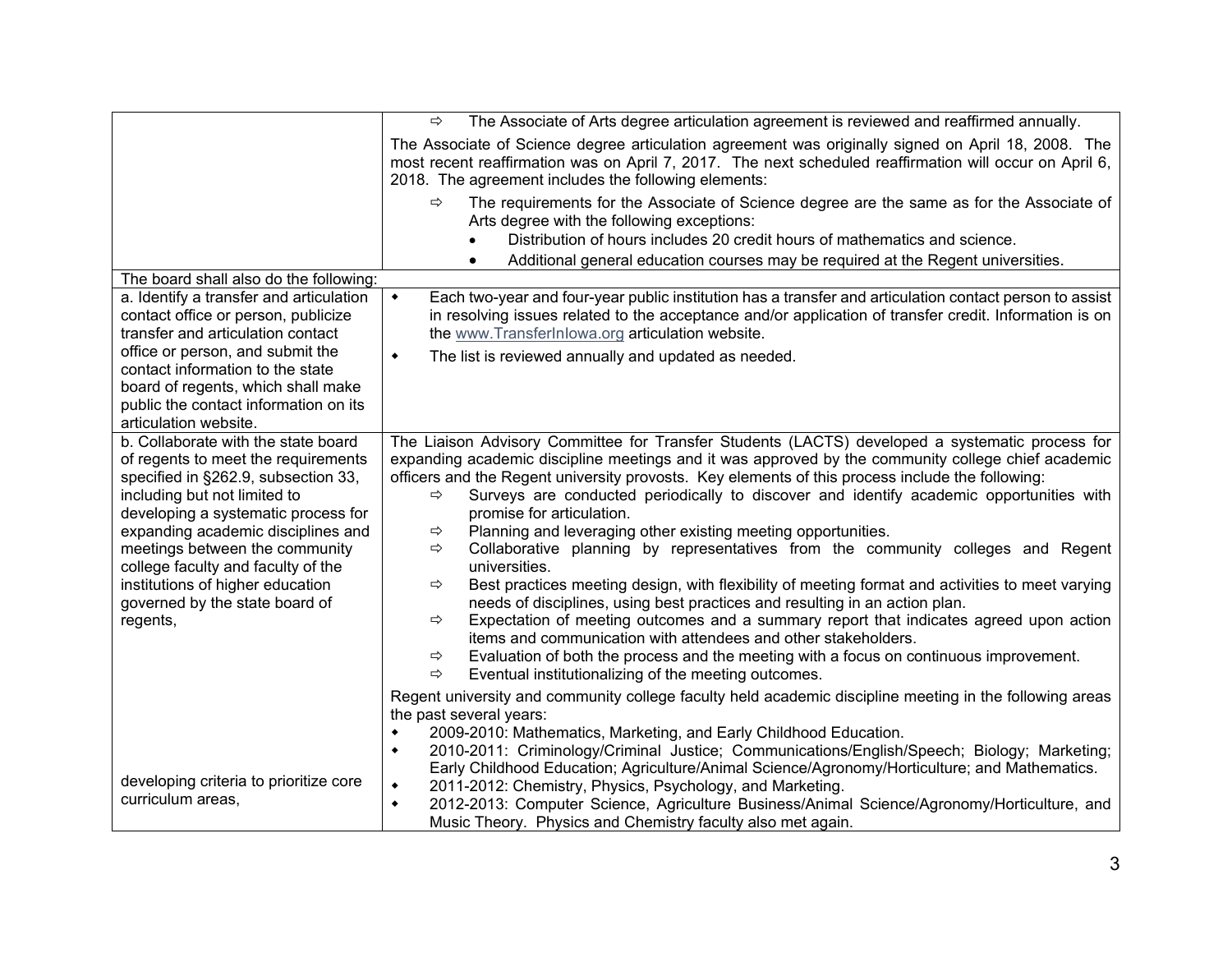<span id="page-4-0"></span>

|                                                                                                                                                                                                                                                         | 2013-2014: Educational Psychology, Management Information Systems, and Criminal Justice. The<br>$\blacklozenge$                                                                                                                                                                                                                                                                                                                                                                                                                                                                                                                                                                             |  |  |  |  |  |  |  |  |
|---------------------------------------------------------------------------------------------------------------------------------------------------------------------------------------------------------------------------------------------------------|---------------------------------------------------------------------------------------------------------------------------------------------------------------------------------------------------------------------------------------------------------------------------------------------------------------------------------------------------------------------------------------------------------------------------------------------------------------------------------------------------------------------------------------------------------------------------------------------------------------------------------------------------------------------------------------------|--|--|--|--|--|--|--|--|
|                                                                                                                                                                                                                                                         | CTE Deans chose Network Administration, Criminal Justice, and CAD/Design Technology at their<br>November 2014 meeting.                                                                                                                                                                                                                                                                                                                                                                                                                                                                                                                                                                      |  |  |  |  |  |  |  |  |
|                                                                                                                                                                                                                                                         | 2014-2015: Statewide conference on the transfer of credit for veterans and on the American Council<br>٠<br>on Education's (ACE's) Guide to Credit for Educational Experiences in the Armed Services. Criminal                                                                                                                                                                                                                                                                                                                                                                                                                                                                               |  |  |  |  |  |  |  |  |
| promoting greater awareness of                                                                                                                                                                                                                          | Justice faculty continued to meet.                                                                                                                                                                                                                                                                                                                                                                                                                                                                                                                                                                                                                                                          |  |  |  |  |  |  |  |  |
| articulation-related activities,                                                                                                                                                                                                                        | 2015-2016: Sociology and course content in the following courses – Foundations of Education;<br>$\blacklozenge$<br>Children's Literature; Marriage and Family; and Child Growth and Development, as well as teacher<br>education programs. Criminal Justice faculty continued to meet.                                                                                                                                                                                                                                                                                                                                                                                                      |  |  |  |  |  |  |  |  |
|                                                                                                                                                                                                                                                         | 2016-2017: Statewide conference on healthcare disciplines and Criminal Justice, with special<br>۰<br>emphasis on military credit articulation. Agriculture deans and faculty continued to meet and review<br>courses.                                                                                                                                                                                                                                                                                                                                                                                                                                                                       |  |  |  |  |  |  |  |  |
| facilitating additional opportunities<br>for individual institutions to pursue                                                                                                                                                                          | A survey was conducted during 2011-2012 to identify and prioritize academic areas for the 2013-<br>$\blacklozenge$<br>2014 academic year. The previous survey was conducted in 2009.                                                                                                                                                                                                                                                                                                                                                                                                                                                                                                        |  |  |  |  |  |  |  |  |
| program articulation agreements for<br>career and technical education<br>programs,                                                                                                                                                                      | LACTS decided at its 2017 summer meeting to focus 2017-2018 on discipline areas that have strong<br>$\blacklozenge$<br>enrollments and workforce connections. University and community college computer science faculty<br>have a meeting scheduled for November 10, 2017.                                                                                                                                                                                                                                                                                                                                                                                                                  |  |  |  |  |  |  |  |  |
|                                                                                                                                                                                                                                                         | Preliminary analysis indicated a number of opportunities to create new articulation agreements and<br>٠<br>faculty-to-faculty academic discipline meetings. The eighth annual joint meeting between Regent<br>university provosts and community college chief academic officers was held on October 6, 2017.                                                                                                                                                                                                                                                                                                                                                                                |  |  |  |  |  |  |  |  |
|                                                                                                                                                                                                                                                         | The primary mechanism/vehicle for promoting greater awareness is through the www.Transferlnlowa.org<br>articulation website.                                                                                                                                                                                                                                                                                                                                                                                                                                                                                                                                                                |  |  |  |  |  |  |  |  |
| and developing and implementing a<br>process to examine a minimum of<br>eight new associate of applied<br>science degree programs for which<br>articulation agreements would serve<br>students' continued academic<br>success in those degree programs. | All students who transfer from the 15 lowa community colleges to lowa Regent Universities prior to<br>completing an associate degree or certificate are eligible for reverse credit transfer. A Reverse Credit<br>Transfer Council of Iowa Department of Education, Board of Regents, community college, and Regent<br>university staff are developing a statewide process for reverse transfer. All institutions have signed<br>memoranda of understanding with the National Student Clearinghouse to facilitate data exchange. During<br>2017-2018, this statewide collaborative process should streamline the granting associate degrees to<br>eligible students.                        |  |  |  |  |  |  |  |  |
|                                                                                                                                                                                                                                                         | Between October 2016 and September 2017, the www.Transferlnlowa.org articulation website<br>$\blacklozenge$<br>tracked and recorded 8,526 unique visitors and 10,913 total visits. <sup>1</sup> The University of lowa's I-<br>CHART articulation planning website recorded 5,111 unique visitors and 12,137 total visits; lowa<br>State University's TRANSIT articulation planning website recorded 21,306 unique visitors and<br>36,728 total visits; and the University of Northern Iowa's TRANSFER PLAN-IT recorded 16,262<br>unique visitors and 23,818 total visits. For all three Regent universities, these numbers are higher<br>than prior year unique visitors and total visits. |  |  |  |  |  |  |  |  |

 <sup>1</sup> The three Regent universities' Transfer Equivalency Guides may also be accessed through their Admissions websites.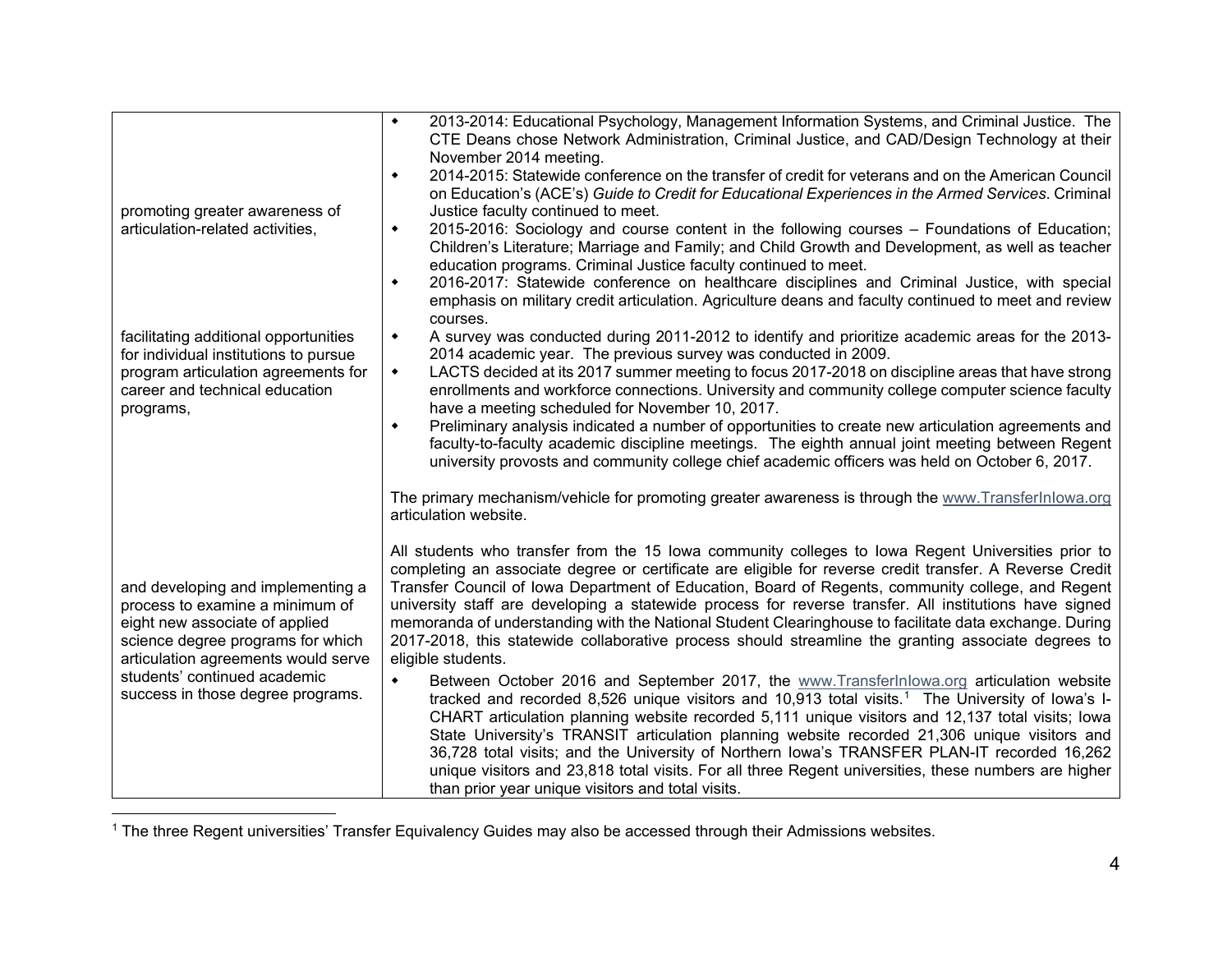|                                                                                                                                                                                                                                                                                                                                                                                                              | Institutions have continued efforts to articulate programs as reported in Appendix A and B.<br>$\blacklozenge$                                                                                                                                                                                                                                                                                                                                                                                                                                                                                  |  |  |  |  |  |  |  |  |
|--------------------------------------------------------------------------------------------------------------------------------------------------------------------------------------------------------------------------------------------------------------------------------------------------------------------------------------------------------------------------------------------------------------|-------------------------------------------------------------------------------------------------------------------------------------------------------------------------------------------------------------------------------------------------------------------------------------------------------------------------------------------------------------------------------------------------------------------------------------------------------------------------------------------------------------------------------------------------------------------------------------------------|--|--|--|--|--|--|--|--|
|                                                                                                                                                                                                                                                                                                                                                                                                              | Career and Technical deans prioritized a list of Associate of Applied Science program areas for<br>$\blacklozenge$<br>planning of faculty meetings to discuss articulation.<br>2010-2011: Agriculture and Veterinary Technology<br>$\Rightarrow$<br>2012-2013: Network Administration; CAD/Design; Criminal Justice; Robotics/Automation; and<br>$\Rightarrow$<br>Wind/Renewable Energy<br>2013-2014: Network Administration, Criminal Justice, and CAD/Design Technology<br>⇨                                                                                                                  |  |  |  |  |  |  |  |  |
| c. Develop criteria to prioritize core                                                                                                                                                                                                                                                                                                                                                                       | Institutional efforts to articulate Associate of Applied Science programs identified in the appendices.<br>٠<br>The plan for the core curriculum transition guides was presented to the community college chief academic                                                                                                                                                                                                                                                                                                                                                                        |  |  |  |  |  |  |  |  |
| curriculum areas and create or<br>review transition guides for the core<br>curriculum areas.                                                                                                                                                                                                                                                                                                                 | officers and the Regent university provosts in October 2010. The Chemistry transition guide was approved<br>at the joint meeting on October 25, 2015.                                                                                                                                                                                                                                                                                                                                                                                                                                           |  |  |  |  |  |  |  |  |
| d. Include on its articulation website                                                                                                                                                                                                                                                                                                                                                                       | Course equivalency guides are available on the www.TransferInlowa.org articulation website.                                                                                                                                                                                                                                                                                                                                                                                                                                                                                                     |  |  |  |  |  |  |  |  |
| course equivalency and transition<br>guides for each of the institutions of<br>higher education governed by the<br>board.                                                                                                                                                                                                                                                                                    | Transition and course equivalency guides are also available on the articulation website and on Regent<br>university websites. For example, the UI course equivalency guides had 58,190 unique visits in 2016-17.                                                                                                                                                                                                                                                                                                                                                                                |  |  |  |  |  |  |  |  |
| e. Jointly, with the boards of                                                                                                                                                                                                                                                                                                                                                                               | Community colleges and Regent universities have conducted two program inventories to identify<br>$\blacklozenge$                                                                                                                                                                                                                                                                                                                                                                                                                                                                                |  |  |  |  |  |  |  |  |
| directors of the community colleges,<br>select academic depts. in which to<br>articulate first-year and second-year<br>courses through faculty-to-faculty<br>meetings in accordance with<br>paragraph "b". However, course-to-<br>course equivalencies need not occur<br>in an academic discipline when the<br>board and the community colleges<br>jointly determine that course content<br>is incompatible. | areas of articulation opportunity.<br>Meetings of healthcare and Criminal Justice faculty occurred in 2017 to discuss program and course<br>$\blacklozenge$<br>equivalencies.<br>Joint meetings between community college chief academic officers and Regent university provosts<br>$\blacklozenge$                                                                                                                                                                                                                                                                                             |  |  |  |  |  |  |  |  |
|                                                                                                                                                                                                                                                                                                                                                                                                              | have resulted in prioritizing programs identified in the inventories best suited for articulation.<br>Programs so far include: mathematics, early childhood education, marketing, general biology,<br>microbiology, anatomy and physiology, writing (English), criminology/criminal justice, chemistry,<br>physics, psychology, music theory, agriculture business/animal science/agronomy/horticulture,<br>computer science, Management Information Systems (MIS) with a business focus and Educational<br>Psychology, Network Administration, CAD/Design Technology, and healthcare programs. |  |  |  |  |  |  |  |  |
|                                                                                                                                                                                                                                                                                                                                                                                                              | Military credit articulations have been discussed by these curriculum groups and others, as well as<br>$\blacklozenge$<br>at a statewide committee of community college, Regent university and private college<br>representatives meeting monthly since 2014.                                                                                                                                                                                                                                                                                                                                   |  |  |  |  |  |  |  |  |
| f. Promote greater awareness of<br>articulation-related activities,<br>including the articulation website<br>maintained by the board and<br>articulation agreements in which the<br>institutions participate.                                                                                                                                                                                                | The primary mechanism/vehicle for promoting greater awareness is through the www.TransferInlowa.org<br>articulation website which is promoted by administrators, advisors, and admissions staff at community<br>colleges and Regent universities.                                                                                                                                                                                                                                                                                                                                               |  |  |  |  |  |  |  |  |
| g. Facilitate additional opportunities<br>for individual institutions to pursue                                                                                                                                                                                                                                                                                                                              | Community colleges and Regent universities have conducted program inventories to identify areas<br>٠<br>of articulation opportunity.                                                                                                                                                                                                                                                                                                                                                                                                                                                            |  |  |  |  |  |  |  |  |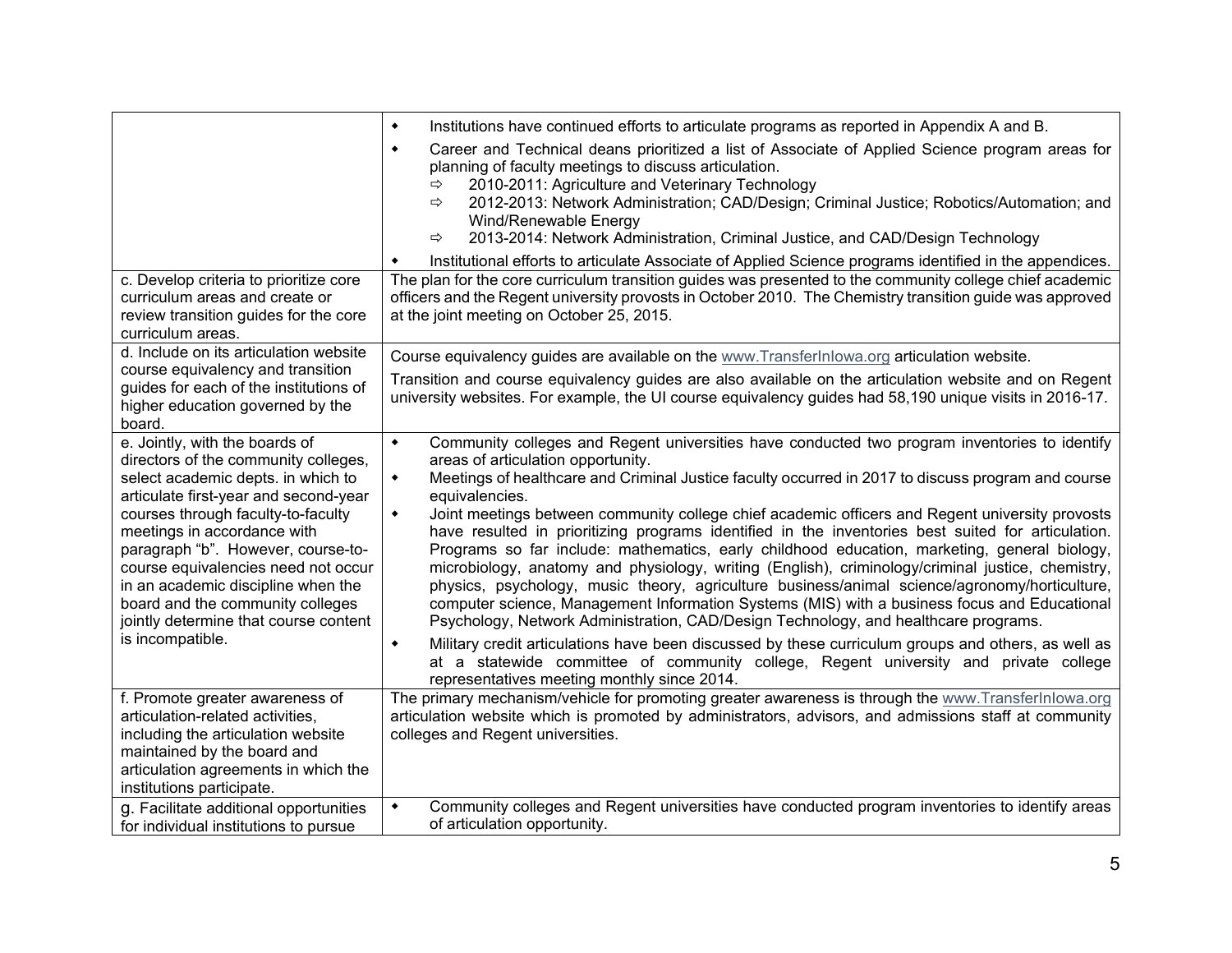| program articulation agreements for<br>community college career and<br>technical education programs and<br>programs of study offered by the<br>institutions of higher education<br>governed by the board.                                                                                                                                                                                           | Joint meetings occur twice a year (April and October).<br>$\blacklozenge$<br>The Liasion Advisory Committee on Transfer Students (LACTS) meets at least quarterly to review<br>۰<br>transfer and articulation, update policies and agreements, and plan disciplinary meetings.<br>LACTS facilitated meetings of disciplinary faculty occur at various times throughout the year.<br>٠<br>Some faculty disciplinary collaborations are facilitated directly by the involved faculty.<br>٠ |
|-----------------------------------------------------------------------------------------------------------------------------------------------------------------------------------------------------------------------------------------------------------------------------------------------------------------------------------------------------------------------------------------------------|------------------------------------------------------------------------------------------------------------------------------------------------------------------------------------------------------------------------------------------------------------------------------------------------------------------------------------------------------------------------------------------------------------------------------------------------------------------------------------------|
| h. Develop and implement by<br>January 1, 2012, a process to<br>examine a minimum of eight new<br>community college associate of<br>applied science degree programs for<br>which articulation agreements<br>between the community colleges<br>and the institutions of higher<br>education governed by the board<br>would serve students' continued<br>academic success in those degree<br>programs. | A process to examine associate of applied science degree programs for articulation agreements was<br>created by LACTS in 2010 and approved at a joint meeting of the community college chief academic<br>officers and the university provosts in October 2010. The general career and technical credit transfer<br>agreement was last reviewed and approved at the April 2017 joint meeting of community college and<br>regent deans.                                                    |
| i. Prepare, jointly with the<br>department of education and the<br>liaison advisory committee on<br>transfer students, and submit by<br>January 15 annually to the general<br>assembly, an update on the<br>articulation efforts and activities<br>implemented by the community<br>colleges and the institutions of<br>higher education governed by the<br>board.                                   | Herewith submitted (by January 15, per lowa Code).<br>$\blacklozenge$                                                                                                                                                                                                                                                                                                                                                                                                                    |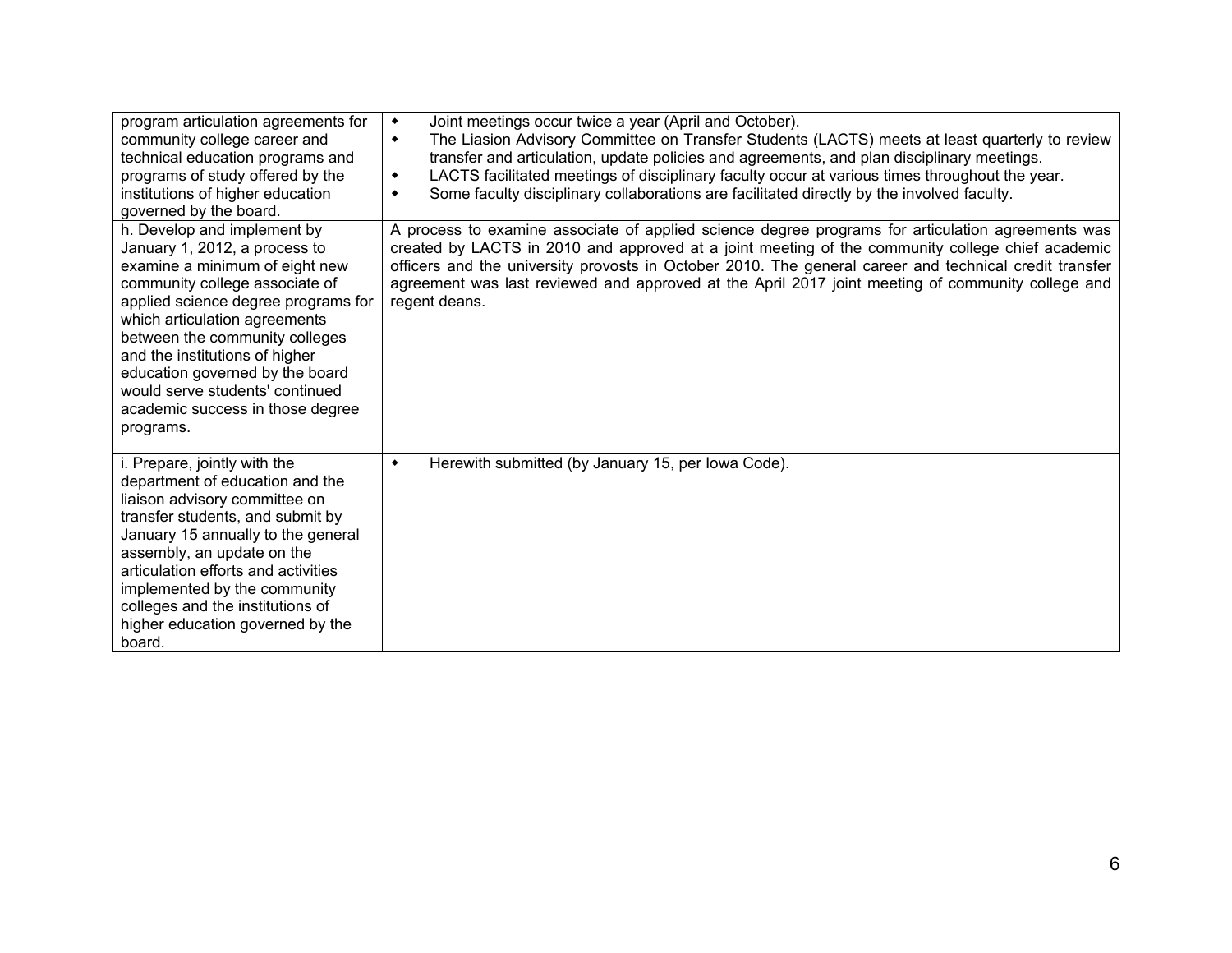#### **Appendix A-**Updates on Articulation Activities at the Community Colleges

## **Activities including All Community Colleges and Regent Universities**

- Transfer advisor workshops at Regent Universities
- College Transfer Fairs at Community Colleges
- Statewide Articulation Conferences
- Reverse Transfer Meetings
- CAO and Deans Meetings including in Career and Technical Education, Arts & Sciences, Business, Ag and others
- Statewide faculty meetings in areas such as nursing, criminal justice/criminology, agriculture, and math
- Community College and Regent University faculty and staff participation in Campus Safety and Security Summit and Iowa Latinx Conference

## **Des Moines Area Community College**

- ISU Discover Engineering Days Ankeny
- Math faculty continue discussions with ISU regarding math assessment and placement
- Discussion with ISU Engineering faculty concerning basic Engineering Program
- In articulation discussions with ISU for Industrial Technology and Design technology
- Worked closely with ISU on the BSN completion program; DMACC students articulate directly into the completion program
- Met with UI staff at the Des Moines campus and the DMACC-Ankeny to discuss program delivery and student services
- Worked on articulation of Human Services, Sports and Recreation Management, and Business to the UI Des Moines campus
- Announced a new partnership through the signing of an MOU with ISU on Cyber Security that includes an AS degree, some Continuing Education courses, and 'bridge' certificate for incumbent workers seeking a BS in Cyber Security
- Revisiting the APP agreement with ISU to better serve students
- Created an articulation agreement with UI for a 3+1 Nursing program that allows DMACC students to complete the BSN.
- Collaborated on identifying qualified candidates to teach hard-to-fill positions at DMACC through coordination with College of Liberal Arts PhD candidates
- Working with ISU on the S-STEM NSF grant to provide scholarships to deserving students in STEM fields
- Signed an articulation agreement with the ISU College of Design related to the Bachelor of Arts in Interdisciplinary Design

## **Eastern Iowa Community College**

- EICC/UNI Elementary Education Partnership meeting at UNI
- Participated in planning meetings for the Elementary Education 2+2 Partnership with UNI
- Discussions on 2+2 Pathway for Education majors
- Share a Regent Transfer Advisor position with the Regent Universities to assist students in a smooth transfer pathway
- LSAMP grant partner with ISU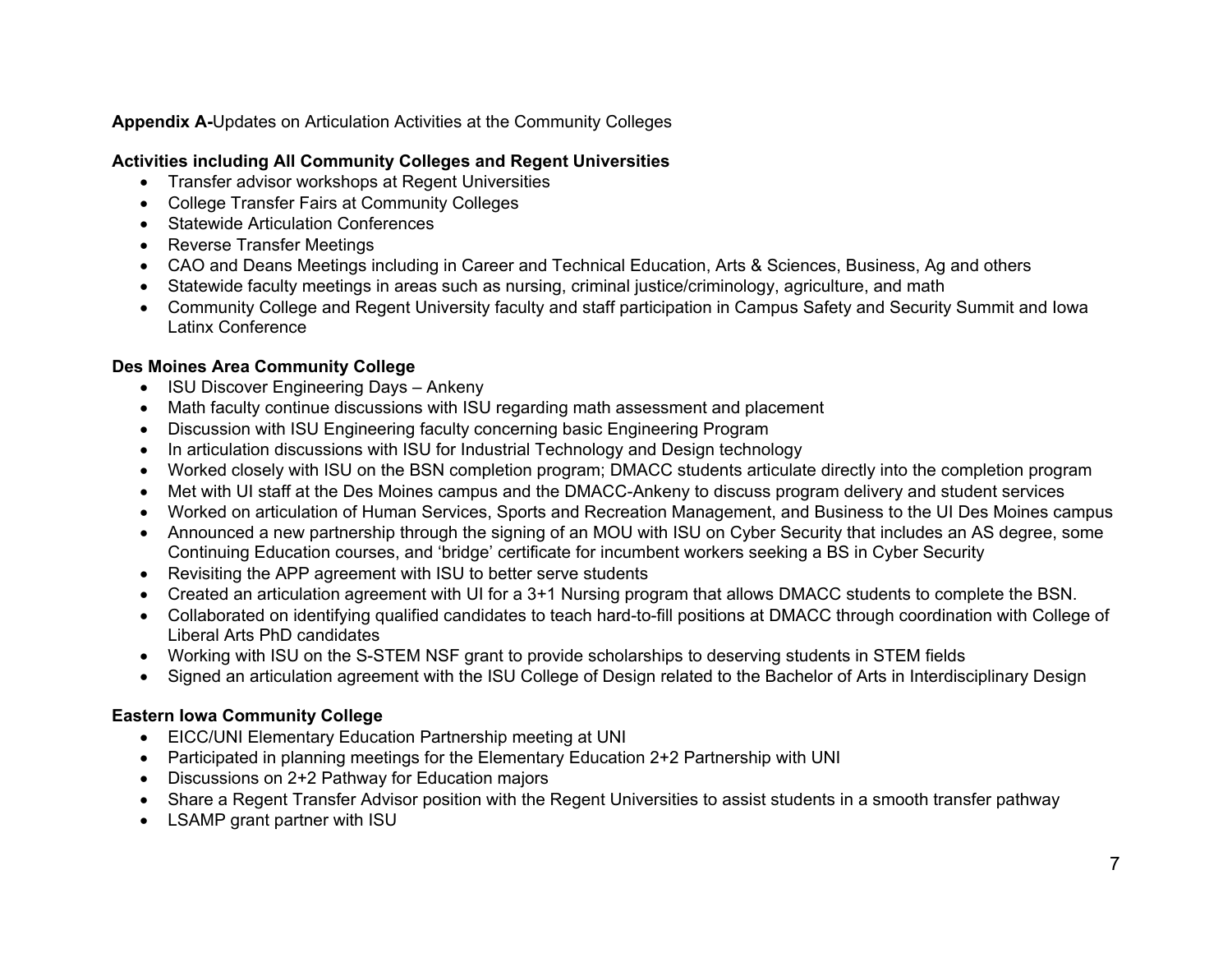- AgEnergy USDA grant with ISU
- Coordinated meetings with Muscatine High School Principal and counselors and Louisa-Muscatine Superintendent to meet with College of Education reps for UNI
- Coordinated "purple bus" event with UNI College of Education students to visit three schools in the Muscatine school district
- Co-presented with UNI College of Education to AEA 9 Superintendents
- College Fairs and Student Events:
	- o Had Regent transfer information table during Davenport Central Career Expo
	- o Presented to Muscatine Middle School students on college panel about transferring to Regents 4/25/17
	- o Participated in College Decision Day at Muscatine High School for Concurrent students; represented UNI and ISU
	- $\circ$  Davenport North Regent Visit Day. Brought in a rep for the Regents to speak to the HS Concurrent students.
	- $\circ$  Presented transfer information to the AA degree Concurrent cohort at Davenport North High school
	- o Travelled with Students to Regent Campus Visits:
		- o ISU Engineering Transfer Visit Day and Career Fair
		- o Carver College of Medicine Pre-med conference at UI
		- o ISU visit day
		- o UI visit days
- Contacted EICC students who transferred to the Regents during fall 2016 to see what their experience was like.
- Presented Regent Transfer workshop during EICC Fall staff development day
- Email newsletter to all EICC students about the Regent Transfer position and availability on campuses.
- Posted advising updates and transfer materials on EICConnect
- Created transfer bulletin board to share transfer information at CCC
- Arranged for UNI Education representatives to present a workshop via Zoom for 3 EICC campuses
- Arranged for RN-BSN representative from Iowa to present to 3 EICC campuses

#### **Hawkeye Community College**

- UNI/HCC faculty continued discussion on Anthropology Articulation
- Meetings between Hawkeye and UNI faculty, in addition to several email exchanges during, regarding textbook selection for Principles of Marketing.
- A Hawkeye dean attended monthly meetings with UNI in 2016-17 to plan Ethics Conference held September 2018
- Developmental meetings to renew articulation agreements with University of Iowa RN-BSN
- Education/ECE Hawkeye faculty collaborated with UNI for Leader in Me workshop
- Meeting at the State FFA Leadership Conference at ISU. Dean Wintersteen, transfer specialists, and faculty from the areas of Animal Science, Ag. Business, Ag Education, Ag Studies, Agronomy, and Ag Systems Technology attended. Individual discussion was over student success as they move from Hawkeye to ISU and some problems encountered. The chair of Agronomy was able to discuss the new agronomy curriculum that they are putting in place and how it will affect transferability.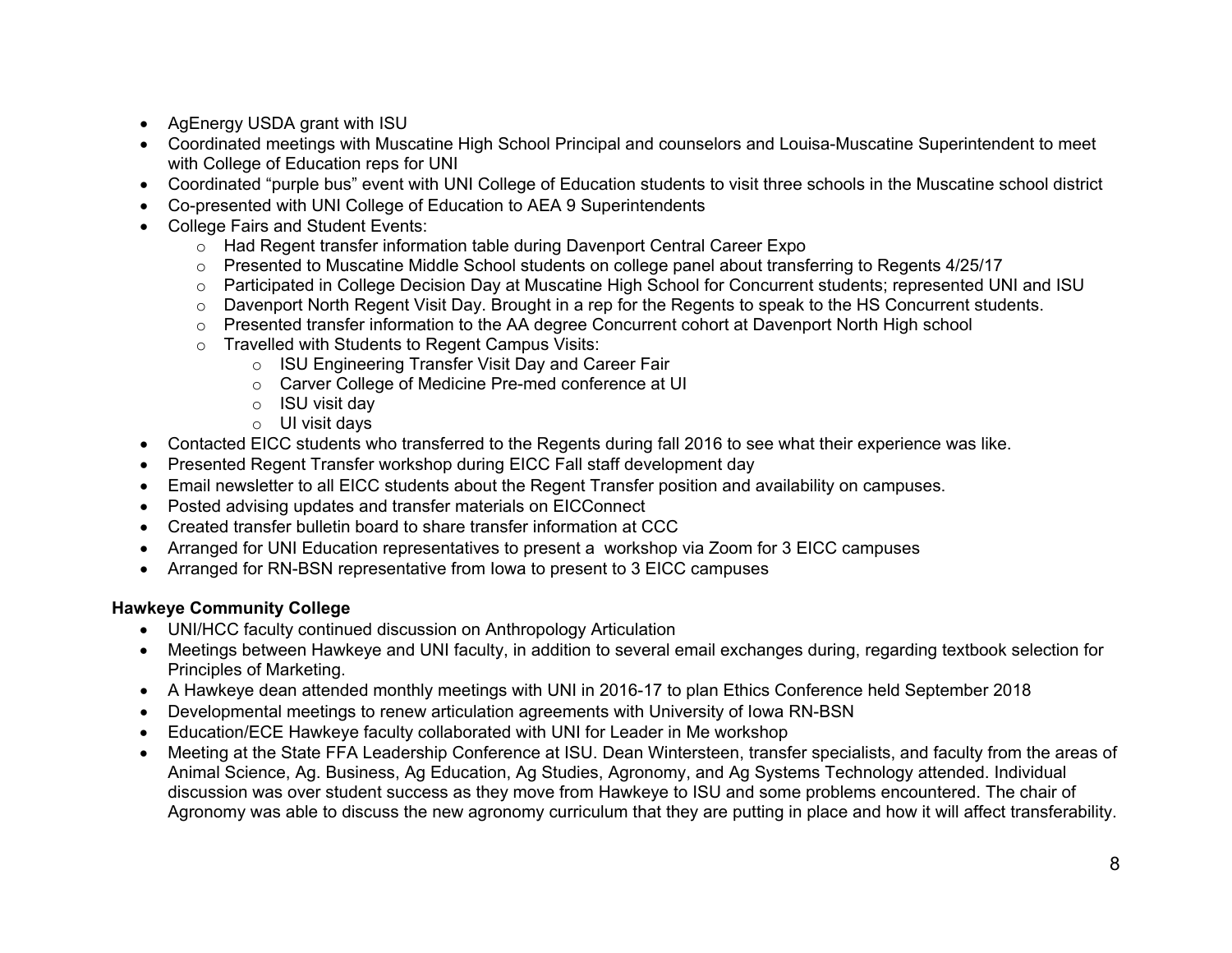- Faculty took HCC students to UNI to visit with various departments spring 2017
- Met with UNI to discuss transfer programs and new program in Industrial Education.
- Photography Program and UNI faculty in Graphic Technologies completed the sequencing of courses for a parallel program articulation agreement. Yet to be signed as it is being reviewed by Board of Regents.
- Social Work articulation meetings with UNI continued; new Hawkeye curriculum created
- Early Childhood Education faculty, UNI faculty, and administration met with Cedar Falls High School to discuss ECE pathway

### **Indian Hills Community College**

- The UI, College of Engineering, conducted a visit with students and faculty to share transfer practices, articulation, and scholarship information.
- Dancers in Company from the UI visited IHCC to discuss transfer to the University, offered a Dance for the Actor Workshop.
- Representatives from UNI met with Indian Hills faculty and staff to discuss articulation agreements.
- IHCC provided transportation for groups of students to visit the Regents' Universities.

### **Iowa Central Community College**

- Dean of Health Sciences attended, and served on planning team for, the annual articulation conference for military credit and health science programs
- New courses sent to each Regent university as developed and are updated on their websites.

## **Iowa Lakes Community College**

- UNI representative met with Accounting, Business, Marketing and Sales faculty to review agreements and advising guides.
- UNI representatives from Department of Technology met with multiple STEM faculty to review and discuss current and new agreements.

## **Iowa Valley Community College District**

- Faculty and Staff participated in the 3rd annual Career and Technical articulation conference
- Staff met with UNI Business faculty and advisors about transfer options, and with all UNI transfer personnel.
- The MCC ISU Advising Update took place at MCC.
- IVCCD students participated in the Summer Health Professions Program at the University of Iowa in June-July 2017.
- MCC worked with ISU to finish LSAMP grant activities including conference meetings in 2016-17 and with participated in state-wide activities to finalize spending grant funds.
- Faculty and staff met with ISU Business Dean to discuss recruitment of Hispanic students.
- Faculty and Staff participated with ISU in Lego League competitions both at MCC and at ISU in December 2016.
- ECC Staff and faculty participated in a Transfer Focus Group with UNI staff.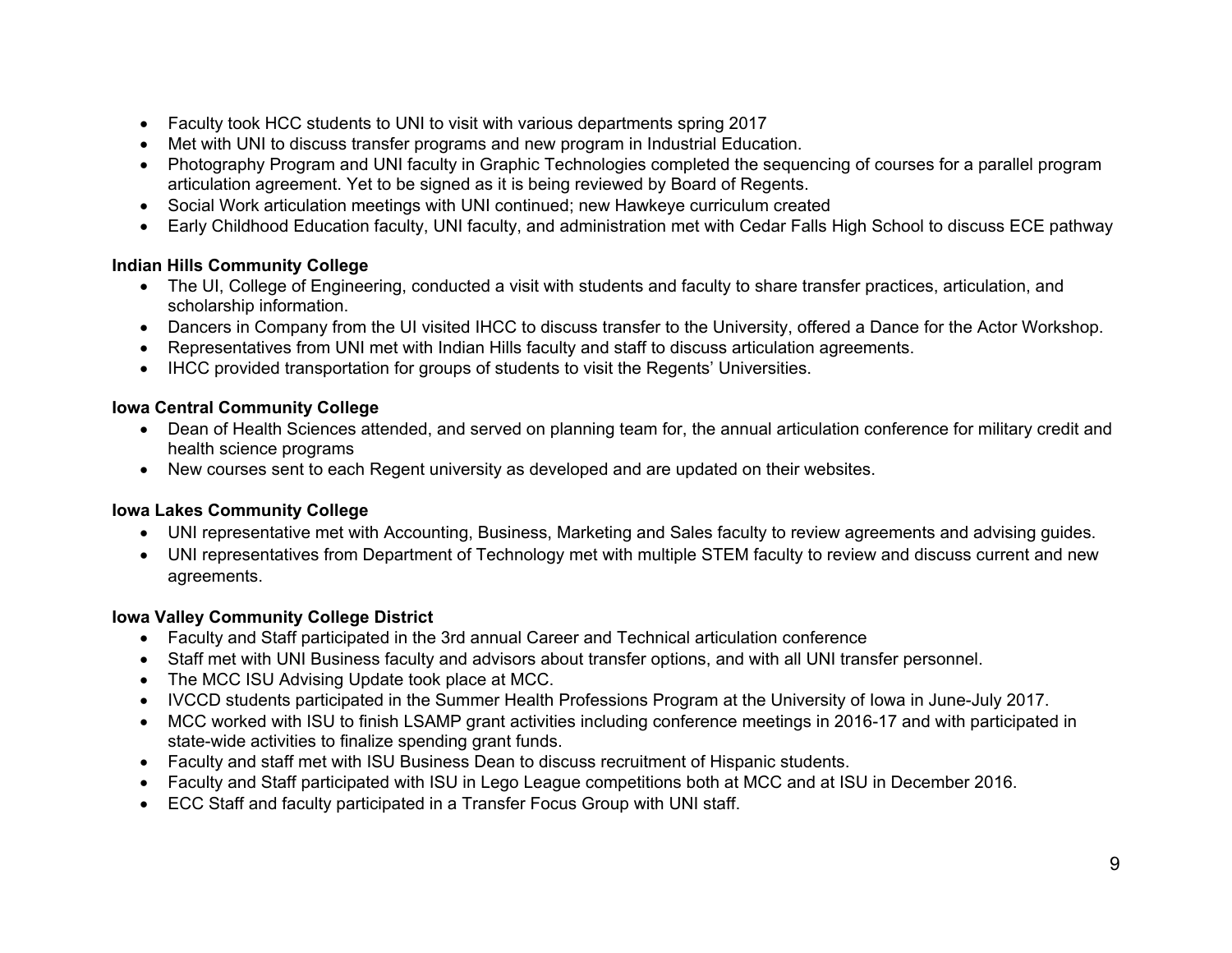- ECC Math faculty attended Iowa Association of Math Teachers Spring 2017 Conference, as well as accompany Math and Engineering students to Iowa State University transfer and career days.
- ECC TRIO staff accompanied students to campus visits at UNI and ISU on 3 separate occasions for a total of 24 student contacts with transfer counselors.

#### **Iowa Western Community College**

- Dustin Nelson, Agriculture faculty member, met with the Iowa State Department of Agronomy and Ag Studies in Ames, IA.
- Matt Mancuso, Dean of Distance Education, Mathematics & Technology, corresponded with Dr. Thomas Brumm, ISU Industrial Technology Instructor, on possibly articulating the Design Technology program to ISU Industrial Technology prog.
- Iowa Western is a host site for the Southwest Iowa Regents Resource Center.

#### **Kirkwood Community College**

- Meet regularly with Mark McDermott, Clinical Professor in the College of Education at UI, to work on collaborative efforts including courses offered as part of academies from the College of Engineering, Business and Education
- Met with UI Admissions representatives regarding a greater presence at the UI Regional Center
- Early Childhood Education discussions with Regents regarding specific courses and equivalencies for 2+2.
- UI is a new agreement and the EC endorsement they offered hasn't been affected by changes at state.
- Sociology twice met with Regents and community colleges to discuss Marriage and Family course changes.
- Nursing is working with area RN-BSN programs to delineate transfer/admission and RN-BSN credit requirements.
- ISU Ag Business, Ag Geospatial, Ag Production, Golf Course Athletic Turf Maintenance, Landscape Construction and Design, Parks and Natural Resources
- Met with UI business transfer advisors about transfer into Tippie School of Business.
- Discussions with U of Iowa computer science faculty about potential transferability of KCC IT students.
- Karla Scriven, Rick Anderson and Jennifer Cunningham met with University of Iowa Theatre faculty to revisit the 2+2 in theatre to ensure proper advising for transfer and other opportunities students might have at the University of Iowa.
- Karla Scriven and Jennifer Cunningham met with Kayt Conrad and Mary Adamek about a music therapy transfer path to begin a conversation about an articulation in this discipline or concurrent enrollment for students interested in the field.
- In Fall 2016 Jennifer Cunningham had a conversation with John Vallentine about music articulation to UNI.
- Kirkwood and the University of Iowa signed an articulation agreement for Music.
- Corresponded with the Testing Coordinator at the University of Iowa, about the CLEP exemption process.
- Rich Underwood worked with faculty at UNI though the Iowa Communication Association throughout the year.
- Work continues in the Exercise Science program to form closer relationships with appropriate 4-year programs with varying degrees of response and success depending upon the institution. Detailed program and course materials sent to UNI and UI.
- UNI: Discussion of Community Health articulation in progress
- Iowa: Discussion of Public Health articulation—tabled for now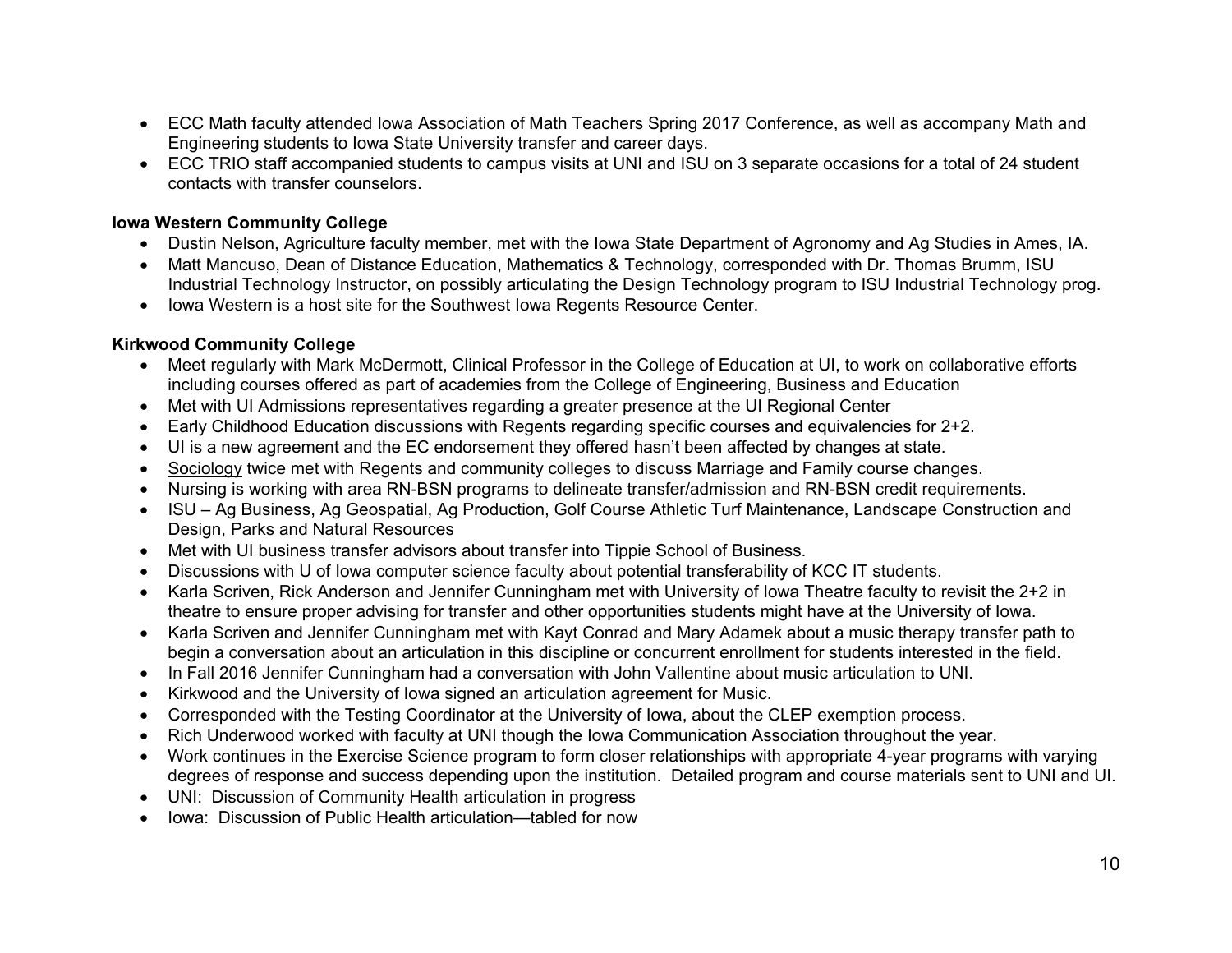### **North Iowa Area Community College**

- Correspondence with UNI, ISU, and UI on monthly basis regarding new course development and articulation.
- Discussions with UI about NIACC RN to UI BSN curriculum alignment
- NIACC Associate in Arts and UNI Bachelor of Arts-Criminology with Emphasis in Criminal Justice Articulation Agreement
- UNI Day @ NIACC-UNI Faculty & Staff available to meet with students one-on-one on transferability and course articulation
- Met with UNI Transfer Council regarding the transfer process, including barriers, opportunities for improvement, and student perceptions.
- Met with UNI provost, admissions, undergraduate education and honors leaders regarding articulation and transferability

### **Northeast Iowa Community College**

- Veterans in Higher Education seminar in Ankeny, IA.
- TRIO Transfer College Visits to ISU, UI and UNI
- Iowa Board of Nursing meeting, Des Moines, IA regarding Veterans Bridget to LPN program
- Phone Meeting with UI Nursing Admissions rep Cheri Doggett regarding UI and NICC Nursing RN to BSN articulation
- Hosted UNI Industrial Technology Recruiter, Chris Shaw on the Calmar Campus. Mr. Shaw met with academic advisors regarding potential transfer students and UNI's transferability process
- Iowa State FFA Convention, faculty conversed with ISU representative Barb Osborn on the articulations and potential changes in the Agronomy Department at ISU
- Monthly Statewide STEM Partners group teleconference meetings

# **Northwest Iowa Community College (NCC)**

- Hosted a visit from University of Iowa representative to NCC nursing classes to discuss transfer to BSN.
- Updated articulation agreements with ISU, UI, and UNI.
- Through Northwest Iowa Regents Resource Center (NWIRRC) worked toward completing a 2+2 articulation agreement with the UNI in the areas of Wellness Management (NCC) and Health Promotion (UNI); NCC has signed, awaiting UNI signature.
- Through NWIRRC worked toward completing a 2+2 articulation agreement with the UNI in the areas of Human Services (NCC) and Women's Health (UNI); NCC has signed, and we are awaiting UNI's signature.
- Through NWIRRC discussed with ISU the Design Core and potential of agricultural studies hybrid program.
- Through NWIRRC re-visited a previously implemented business studies agreement and initiated discussions with Iowa Lakeside Lab regarding courses and instructor interaction.

# **Southeastern Community College**

- Academic Affairs met with UI College of Engineering reps to discuss engineering articulation and transfer agreement.
- Vice President of Academic Affairs discussed an Engineering Transfer Articulation Agreement with the Senior Associate Director, Office of Admissions, University of Iowa. (Telephone)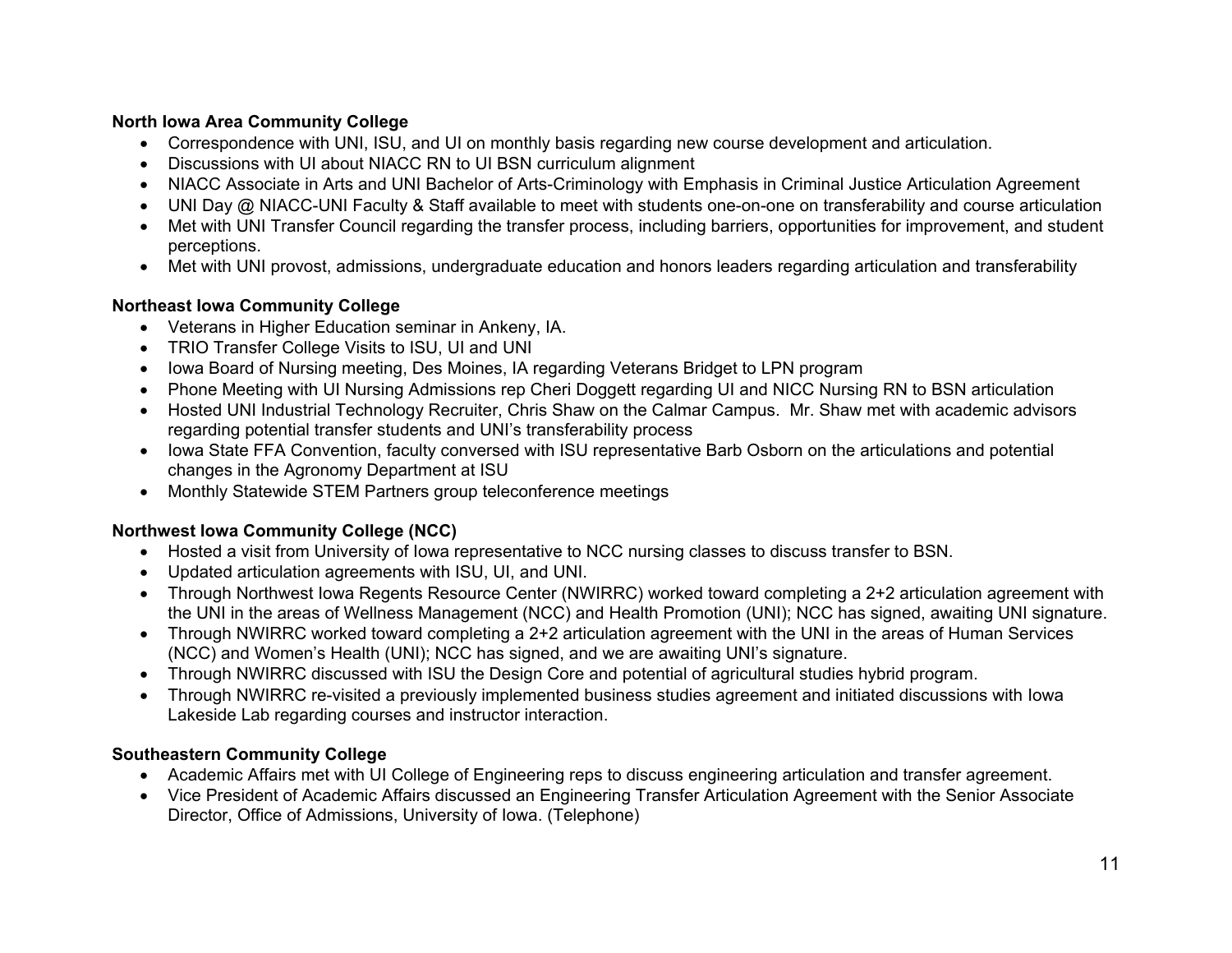- Student Services representatives coordinated a campus visit to the University of Northern Iowa for TRIO Student Support Services students.
- UNI Admissions representative visited SCC to meet with prospective transfer students and Student Services personnel.
- Academic Affairs representative participated in Sociology/Marriage and Family Articulation meeting of Regents universities and Iowa community colleges. (KCC, Cedar Rapids)
- Representatives of UNI, ISU, and UI participated in the Iowa Association for College Admission Counseling (IACAC) College Day program at SCC.
- Student Services representatives coordinated a campus visit to the UI for TRIO Student Support Services students.
- SCC Student Services representatives coordinated a campus visit to Iowa State University for TRIO Upward Bound students.
- SCC Academic Affairs representatives participated in an ALEKS committee state discussion. (Zoom)
- SCC Academic Affairs and University of Iowa representatives discussed Pharmacy Technician curriculum.
- SCC Academic Affairs representative participated in Sociology/Marriage and Family Articulation meeting of Regents universities and Iowa community colleges. (Teleconference)
- Representatives of SCC Academic Affairs and Iowa State University discussed Biology transfer courses.
- SCC Academic Affairs representative participated in an Iowa Community College Nursing Education Director Association (ICCNEDA) meeting to discuss a new online program. (ISU)

#### **Southwestern Community College**

- The Southwestern Community College TRiO Student Support Services program coordinated a student transfer trip to the University of Northern Iowa on September 9. The group visited with admissions staff, transfer advisors, UNI TRiO staff, and academic department chairs, and also was provided an extensive campus tour.
- TRiO Student Support Services program coordinated a student transfer trip to Iowa State University. The group visited with admissions staff, transfer advisors, ISU TRiO staff, and academic department chairs.
- Southwestern sociology faculty joined other community college and Regent institution faculty in an articulation meeting regarding the Marriage and Family course.
- Dr. Doug Jacobson, ISU Professor in the Department of Electrical and Computer Engineering and director of the ISU Information Assurance Center, serves on SWCC's Information Technology Systems Networking advisory committee.
- Southwestern faculty has participated in discussions with the Regent institutions and the Iowa community colleges regarding the articulation of Introduction to Education and Foundations of Education courses.

#### **Western Iowa Tech Community College**

- Iowa State Gen Studies to Agronomy & Gen Studies to Design
- UNI Sociology to Global Health, Biology to Environmental Health, & Gen Studies to Women's Health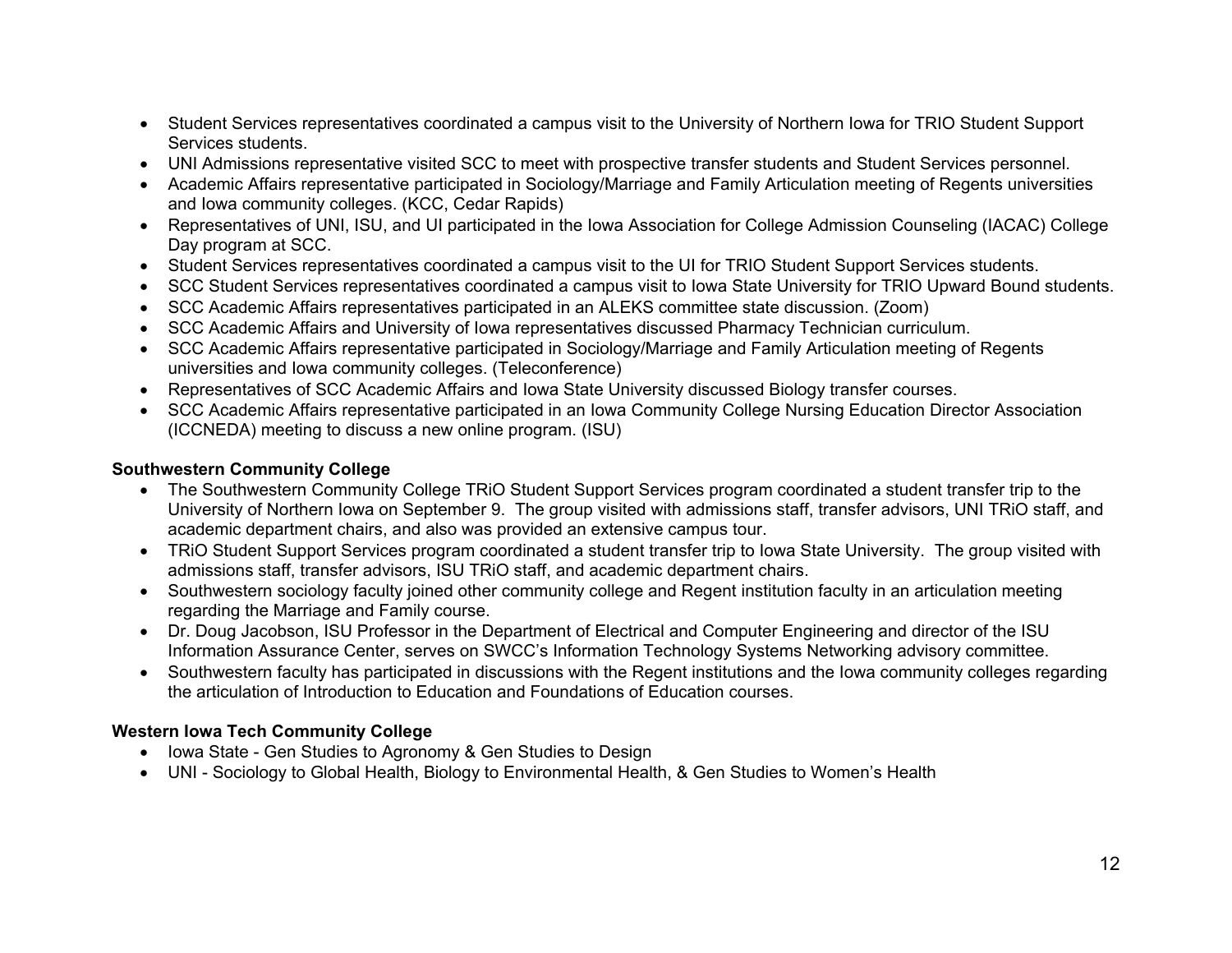#### **Appendix B**—Update on Articulation Activities at Regent Universities

## **University of Northern Iowa**

- New articulation agreements include: Health Promotion with Northwest Iowa CC; Elementary Education with Eastern Iowa CC District; Theatre with ICCC, Kirkwood and Indian Hills CC; Criminology with Kirkwood; Criminology with emphasis in Criminal Justice with Kirkwood and DMACC; Sociology with Kirkwood. Existing agreements are updated as needed.
- The College of Business has been working with Kirkwood CC to develop an articulation agreement with Kirkwood's AAS in Business.
- Implemented online transfer plans to assist transfer advisers, faculty, and students. All majors will be included next year.
- UNI staffs offices at Hawkeye CC and Kirkwood CC each Wednesday. Faculty and staff from around campus are scheduled to meet with students and faculty. They also try to present in classes.
- UNI executes "UNI Days" at community colleges throughout the year. Faculty from each college and staff from admissions, financial aid, academic advising and study abroad are present to meet with students, staff, and faculty. Last year these events occurred at Kirkwood, DMACC and Marshalltown CC.
- UNI College of Education has engaged in conversations with WITCC and Southeastern Iowa CC about potential partnerships.
- UNI College of Education hosted Kirkwood CC faculty to discuss curricular issues.
- The UNI Department of Sociology, Anthropology and Criminology faculty are meeting with Kirkwood faculty to review the course "Marriage and Family" to improve articulation.
- The criminology department has updated transfer equivalencies with all 15 community colleges to increase the number of criminology courses transferring into the new Criminology/Criminal Justice emphasis degree.
- Criminology faculty travelled to DMACC, Hawkeye CC, NIACC, Kirkwood CC, and Iowa Central CC to develop partnerships with faculty and advisers and discuss future partnerships.
- Criminal Justice transfer plan brochures specific to individual community colleges are in development.
- The UNI history department worked closely with Hawkeye faculty and is working with NIACC faculty.
- A UNI faculty member and admission staff member are on the Hawkeye Liberal Arts Advisory Board.

# **University of Iowa**

- Administer 2 Plus 2, a Guaranteed Graduation Plan for Iowa Community College transfer students.
- The university works hard to maintain up to date transfer articulation websites and advising aids.
	- o Transfer Course Equivalency Guide 58,190 unique visitors, 136,099 page views
	- $\circ$  I-Chart Degree Audits 5,111 unique visitors, 12,137 page views
	- $\circ$  Transferology searches 7,491
- Maintain over 60 on-line transfer advising aids and transfer pathways for students wanting to begin their coursework at an Iowa community college.
- Provide all transfer students with a complete degree audit upon admission that details how their courses transfer.
- UI faculty taught two sections of the Career Leadership Academy course at the Kirkwood CC-Iowa City campus.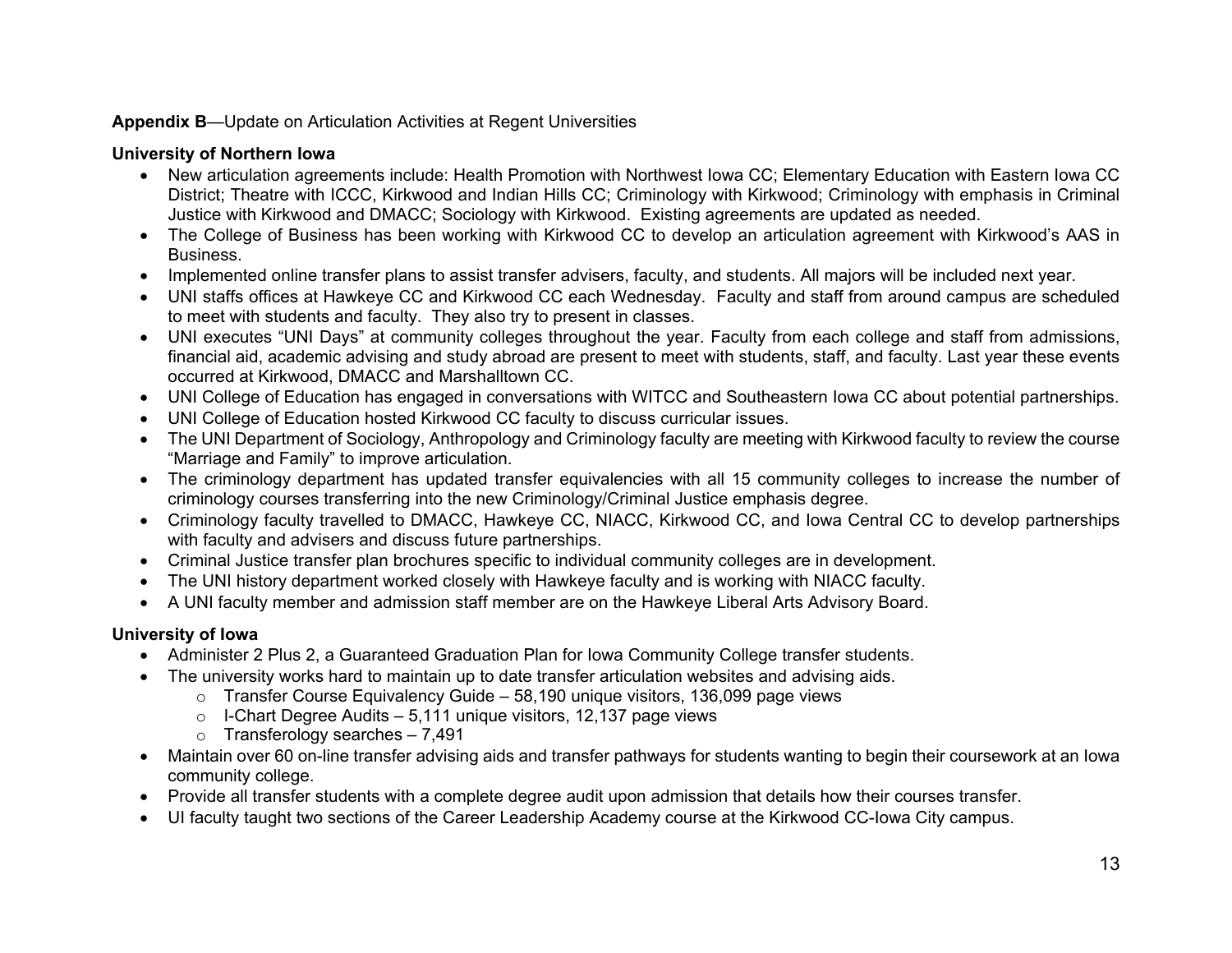- UI faculty taught an Entrepreneurial Leadership and two additional courses with three locations including the Iowa Valley CC campus in Grinnell.
- Host a statewide transfer advisor listserv to provide an easy means of communication between university and community college personnel.
- Distribute updates via the Iowa Update Newsletter to community college staff.
- Admissions regional representative position in Des Moines responsible for outreach activities in central and western Iowa.
- Participate in each of Kirkwood Community College's Iowa City 2017 Summer Orientation Programs.
- Hold weekly office hours at Kirkwood Cedar Rapids and Iowa City campuses and faculty and staff present in Kirkwood 101.
- International admissions travels with Kirkwood CC on trips abroad to promote our partnership and show a clear pathway from the community college to the University of Iowa. We are also working with Indian Hills Community college on enhancing our current partnerships.
- UI Admissions staff serve on the Kirkwood and Hawkeye Liberal Arts Advisory Boards and the Southwestern General Education Advisory Board.
- Quarterly a group of faculty, staff and students from across the university who have an interest in the transfer group experience, called the Transfer Think Tank, meet to discuss existing areas of transfer support and explore additional efforts.
- All new transfer students are required to complete the Success at Iowa online course introducing them to resources and information that will help them be a successful Hawkeye.

#### **Iowa State University**

- The Admissions Partnership Program (APP)
- Hundreds of individual program and course articulation agreements with Iowa's community colleges
- Numerous on-going ISU and Iowa community college faculty-to-faculty collaborations and conversations resulting in articulation agreements, transfer plans, transfer activities, and student success
- Regular communication with and advising to transfer students who have inquired about, applied for, and/or accepted admission
- Campus visit opportunities designed exclusively for transfer students
- Passport to Iowa State events that took representatives from academic colleges and key services to several community colleges
- Living learning communities available exclusively for or open to transfer students in various majors
- Ongoing articulation efforts led by the Iowa State University Community College Relations Council, which is co-chaired by the Associate Provost for Undergraduate Programs and the Associate Director of Admissions for Transfer Relations & Recruitment. This Council meets regularly to identify opportunities for new and improved articulation
- TRANSFERmation, a two-day transition program designed for new entering transfer students to help prepare them to transfer successfully and integrate into the Iowa State University family. TRANSFERmation engages nearly 230 new students
- Continued the Transfer Admissions Ambassadors program, connecting prospective transfer students with currently enrolled transfer students